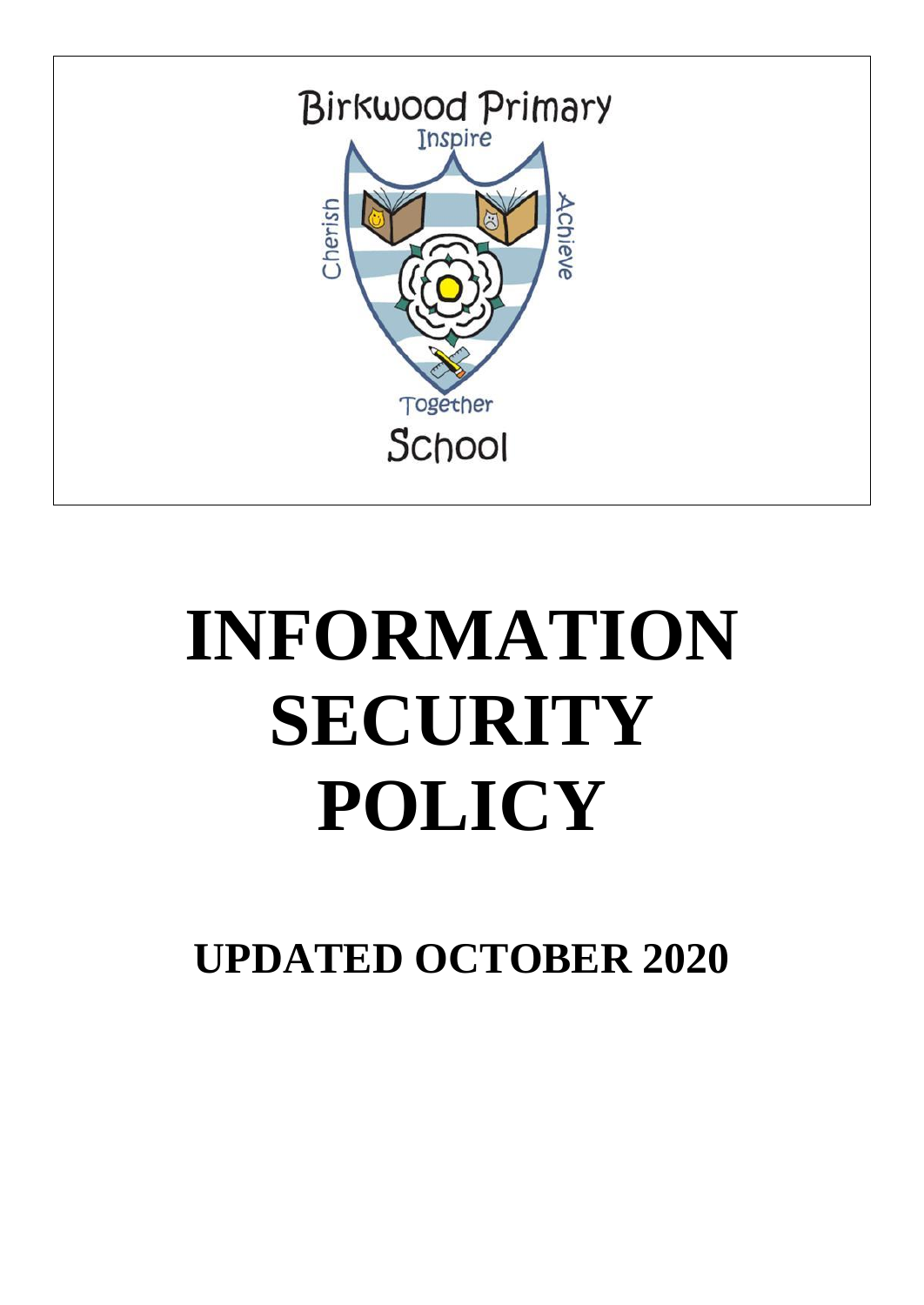The General Data Protection Regulation (GDPR) aims to protect the rights of individuals about whom data is obtained, stored, processed or supplied and requires that organisations take appropriate security measures against unauthorised access, alteration, disclosure or destruction of personal data.

Birkwood Primary School is dedicated to ensure the security of all information that it holds and implements the highest standards of information security in order to achieve this. This document sets out the measures taken by the school to achieve this, including to:

- $\Box$  protect against potential breaches of confidentiality;
- $\Box$  ensure that all information assets and IT facilities are protected against damage, loss or misuse;
- $\Box$  support our Data Protection Policy in ensuring all staff are aware of and comply with UK law and our own procedures applying to the processing of data; and
- $\Box$  increase awareness and understanding of the requirements of information security and the responsibility to staff to protect the confidentiality and integrity of the information that they themselves handle.

# **Introduction**

Information Security can be defined as the protection of information and information systems from unauthorised access, use, disclosure, disruption, modification or destruction.

#### **Scope**

The information covered by this policy includes all written, spoken and electronic information held, used or transmitted by or on behalf of Birkwood Primary School, in whatever media. This includes: information held on computer systems, paper records, hand-held devices and information transmitted orally.

This policy applies to all members of staff, including temporary workers, other contractors, volunteers, governors and any and all third parties authorised to use the IT systems. All members of staff are required to familiarise themselves with its content and comply with the provisions contained in it.

This policy does not form part of any individual's terms and conditions of employment with the School and is not intended to have contractual effect. Changes to data protection legislation will be monitored and further amendments may be required to this policy in order to remain compliant with legal obligations.

#### **General principles**

All data stored on our IT systems are to be classified appropriately (including, but not limited to, personal data, sensitive personal data and confidential information. All data so classified must be handled appropriately in accordance with its classification.

All data stored on our IT Systems and our paper records shall be available only to members of staff with legitimate need for access and shall be protected against unauthorised access and/or processing and against loss and/or corruption.

All IT Systems are to be installed, maintained, serviced, repaired, and upgraded by Code Green or by such third party/parties as authorised.

The responsibility for the security and integrity of all IT Systems and the data stored thereon (including, but not limited to, the security, integrity, and confidentiality of that data) lies with Code Green, unless expressly stated otherwise.

All staff have an obligation to report actual and potential data protection compliance failures to Mrs Suzy Gough, Bursar who shall investigate the breach. Any breach which is either known or suspected to involve personal data or sensitive personal data shall be reported to the Data Protection Officer (full details of the officer can be found in our Data Protection Policy).

#### **Physical security and procedures**

Paper records and documents containing personal information, sensitive personal information, and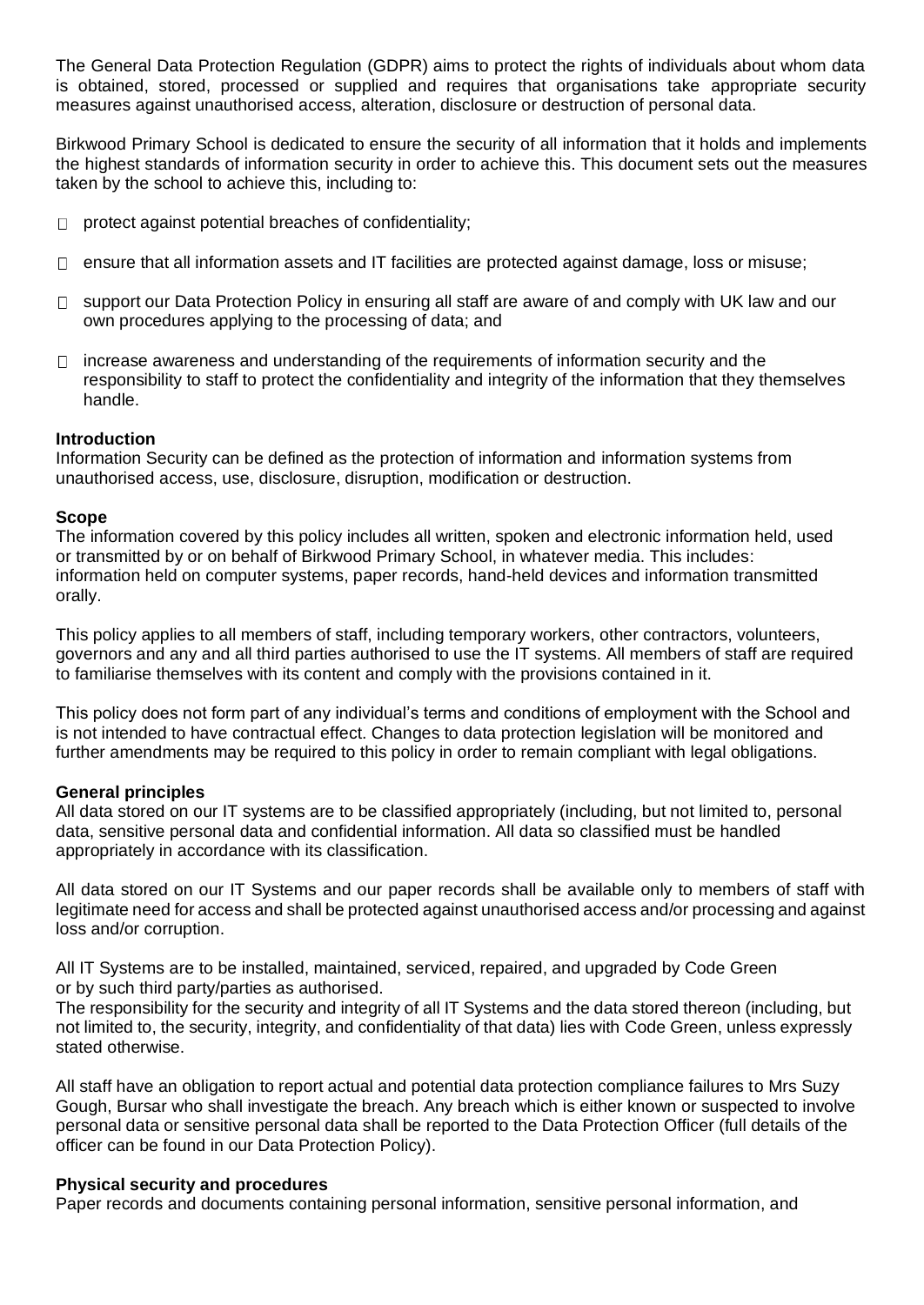confidential information shall be positioned in a way to avoid them being viewed by people passing by as much as possible, e.g. through windows. At the end of the working day, or when desks are unoccupied, all paper documents shall be securely locked away to avoid unauthorised access. Available locked filing cabinets and locked cupboards shall be used to store paper records when not in use.

Paper documents containing confidential personal information should not be left on office and classroom desks, on staffroom tables, or pinned to noticeboards where there is general access unless there is legal reason to do so and/or relevant consents have been obtained. You should take particular care if documents have to be taken out of school.

The physical security of buildings and storage systems shall be reviewed on a regular basis. If you find the security to be insufficient, you must inform Mrs Suzy Gough as soon as possible. Increased risks of vandalism and or burglary shall be taken into account when assessing the level of security required.

The School carry out regular checks of the buildings and storage systems to ensure they are maintained to a high standard.

The School close the school gates during certain hours to prevent unauthorised access to the building. An alarm system is set nightly.

Visitors should be required to sign in at the reception, accompanied at all times by a member of staff and never be left alone in areas where they could have access to confidential information.

# **Computers and IT**

# **Responsibilities of the IT Consultant and Leadership Team**

Code Green, in conjunction with the Leadership Team, shall be responsible for the following:

a) ensuring that all IT Systems are assessed and deemed suitable for compliance with the School's security requirements;

- b) ensuring that IT Security standards within the School are effectively implemented and regularly reviewed, working in consultation with the School's Senior Leadership Team, and reporting the outcome of such reviews to the School's Senior Leadership Team;
- c) ensuring that all members of staff are kept aware of this policy and of all related legislation, regulations, and other relevant rules whether now or in the future in force, including, but not limited to, the GDPR and the Computer Misuse Act 1990.
- Furthermore, Code Green, in conjunction with the Senior Leadership Team shall be responsible for the following:
- a) assisting all members of staff in understanding and complying with this policy;
- b) providing all members of staff with appropriate support and training in IT Security matters and use of IT Systems;
- c) ensuring that all members of staff are granted levels of access to IT Systems that are appropriate for each member, taking into account their job role, responsibilities, and any special security requirements;
- d) receiving and handling all reports relating to IT Security matters and taking appropriate action in response [including, in the event that any reports relate to personal data, informing the Data Protection Officer];
- e) taking proactive action, where possible, to establish and implement IT security procedures and raise awareness among members of staff;
- f) monitoring all IT security within the School and taking all necessary action to implement this policy and any changes made to this policy in the future; and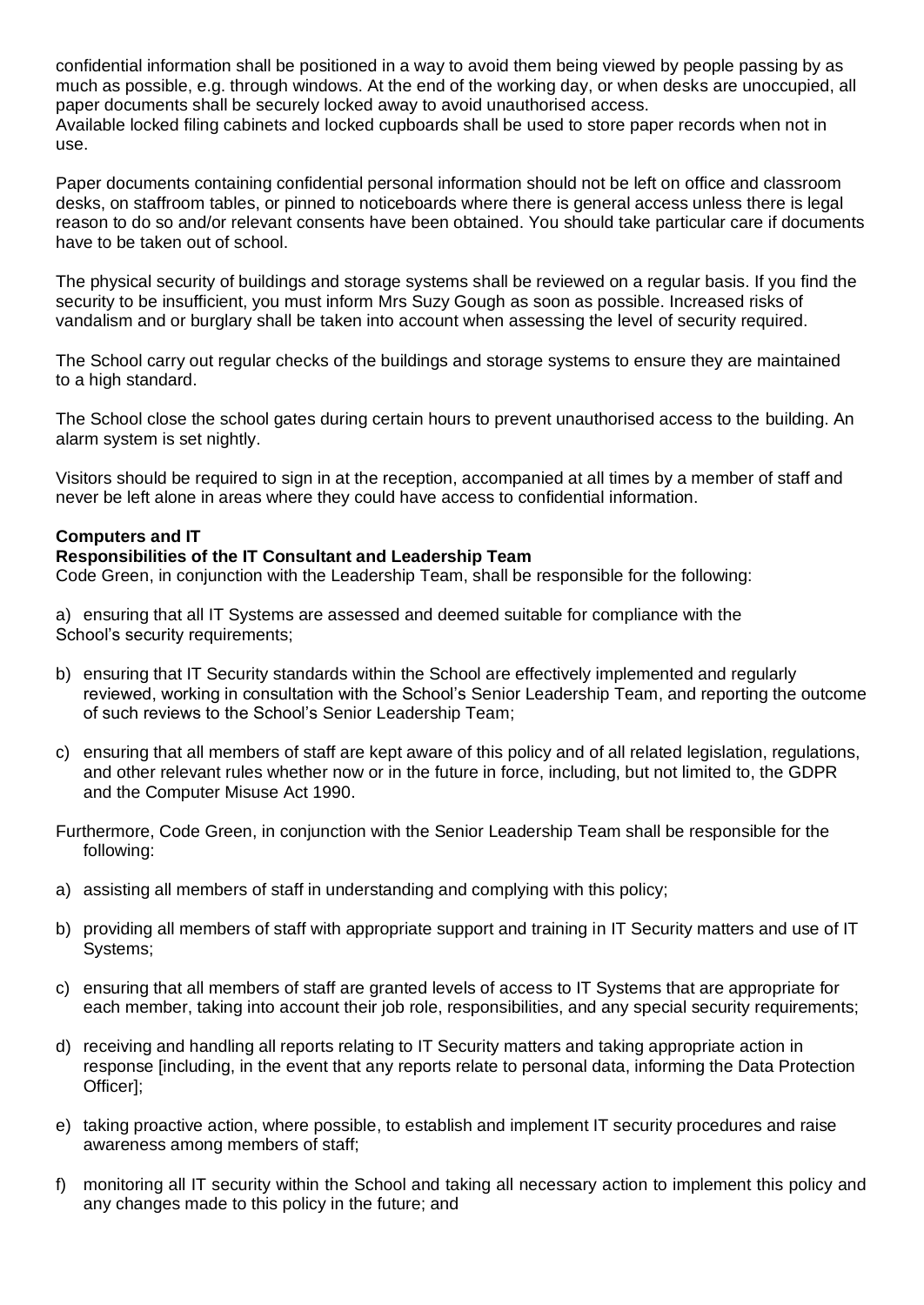g) ensuring that regular backups are taken of all data stored within the IT Systems at regular intervals and that such backups are stored at a suitable location offsite.

# **Responsibilities – Members of staff**

All members of staff must comply with all relevant parts of this policy at all times when using the IT Systems.

Computers and other electronic devices should be locked when not in use to minimise the accidental loss or disclosure.

You must immediately inform Mrs Suzy Gough of any and all security concerns relating to the IT Systems which could or has led to a data breach as set out in the Breach Notification Policy.

Any other technical problems (including, but not limited to, hardware failures and software errors) which may occur on the IT Systems shall be reported to a member of the Senior Leadership Team immediately.

# **Access security**

All members of staff are responsible for the security of the equipment allocated to or used by them and must not allow it to be used by anyone other than in accordance with this policy.

The School has a secure firewall and anti-virus software in place. These prevent individuals from unauthorised access and to protect the School's network. The School also teaches individuals about e-safety to ensure everyone is aware of how to protect the School's network and themselves.

All IT Systems (in particular mobile devices) shall be protected with a secure password or passcode, or such other form of secure log-in system. Passwords must be kept confidential.

You should not write down passwords if it is possible to remember them. If necessary you may write down passwords provided that you store them securely (e.g. in a locked drawer or in a secure password database). Passwords should never be left on display for others to see. Computers and other electronic devices with displays and user input devices (e.g. mouse, keyboard, touchscreen etc.) shall be protected with a screen lock that will activate after a period of inactivity. You may not change this this time period or disable the lock.

Staff should be aware that if they fail to log off and leave their terminals unattended they may be held responsible for another user's activities on their terminal in breach of this policy, the School's Data Protection Policy and/or the requirement for confidentiality in respect of certain information.

#### **Data security**

Personal data sent over the school network will be encrypted or otherwise secured.

You may connect your own devices (including, but not limited to, laptops, tablets, and smartphones) to the School's Wi-Fi provided that you follow the School's requirements and instructions governing this use. All usage of your own device(s) whilst connected to the School's network or any other part of the IT Systems is subject to all relevant School Policies (including, but not limited to, this policy).

#### **Electronic storage of data**

All portable data, and in particular personal data, should be stored on encrypted drives using methods recommended by Code Green.

#### **Home working**

**All staff who are working from home should have security measures in place for their device e.g.**  laptop, tablet. This should include solutions such as encryption, virtual access or using cloud solutions. It is important that staff also follow these procedures:

• Ensure that they always log out, if leaving device unattended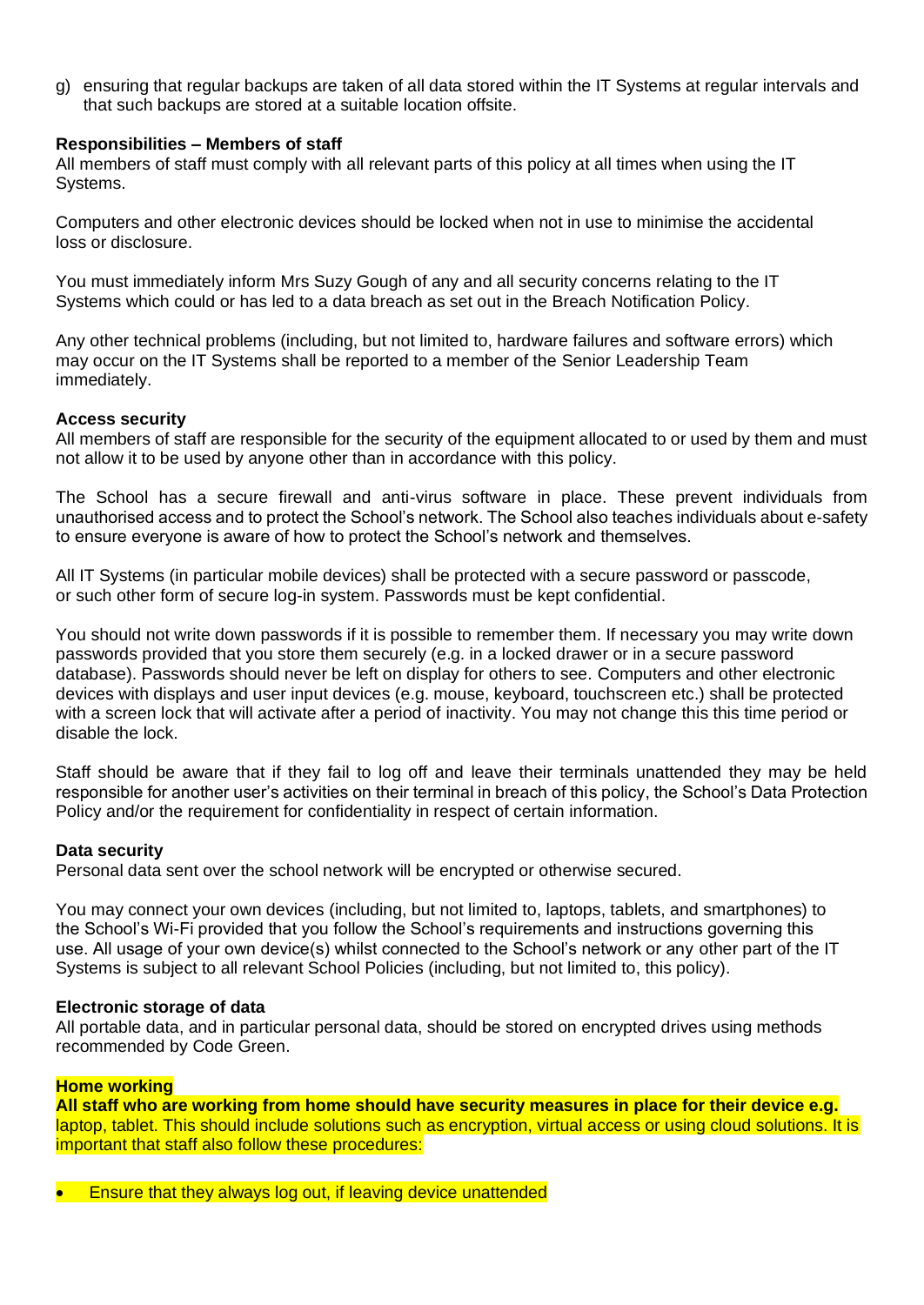- Put the device in a secure place in the home if they are not using it, where it can't be accessed by family members or visitors
- Always put the device in the car boot when moving between home and school
- Ensure that software updates are installed onto the device
- Log out of specific software when not using it

It is also recommended that they use their school-based device for any home working

#### **Cloud Solutions – Sensitive Data**

If using cloud-based solutions such as Google Drive, One Drive etc. to share resources and other documents with staff/parents/pupils, staff should ensure that additional security measures are put in place, particularly when storing very sensitive information:

One Drive Personal Vault – 2 factor verification: <https://www.microsoft.com/en-gb/microsoft-365/onedrive/personal-vault>

Google Drive – Two Step Verification:<https://www.google.com/landing/2step/>

# **Live Streaming Lessons**

If live streaming to a group of pupils, staff should ensure:

- **The stream is monitored by another member of staff**
- The member of staff is suitably dressed
- It is filmed in a suitable area of the house (not bedroom)
- It does not involve any other family members
- The background does not show any personal data e.g. photographs.
- The location services for the device are not enabled.
- A school-based device is used for the stream.

If staff are filming themselves, the above protocols should still be followed.

# **Live Streaming Meetings**

The same protocols should be obeyed as have been stressed in the previous point. If schools are holding a governors meeting via live streaming, headteachers must ensure that all governors are following the conditions stated above.

# **Communications, transfer, internet and email use**

When using the School's IT Systems you are subject to and must comply with the School's Acceptable User Policy.

The School work to ensure the systems protect pupils and staff and are reviewed and improved regularly.

If staff or pupils discover unsuitable sites or any material which would be unsuitable, this should be reported to a member of the Senior Leadership Team.

Regular checks are made to ensure that filtering methods are appropriate, effective and reasonable and that users access only appropriate material as far as possible. This is not always possible to guarantee and the school cannot accept liability for the material accessed or its consequence.